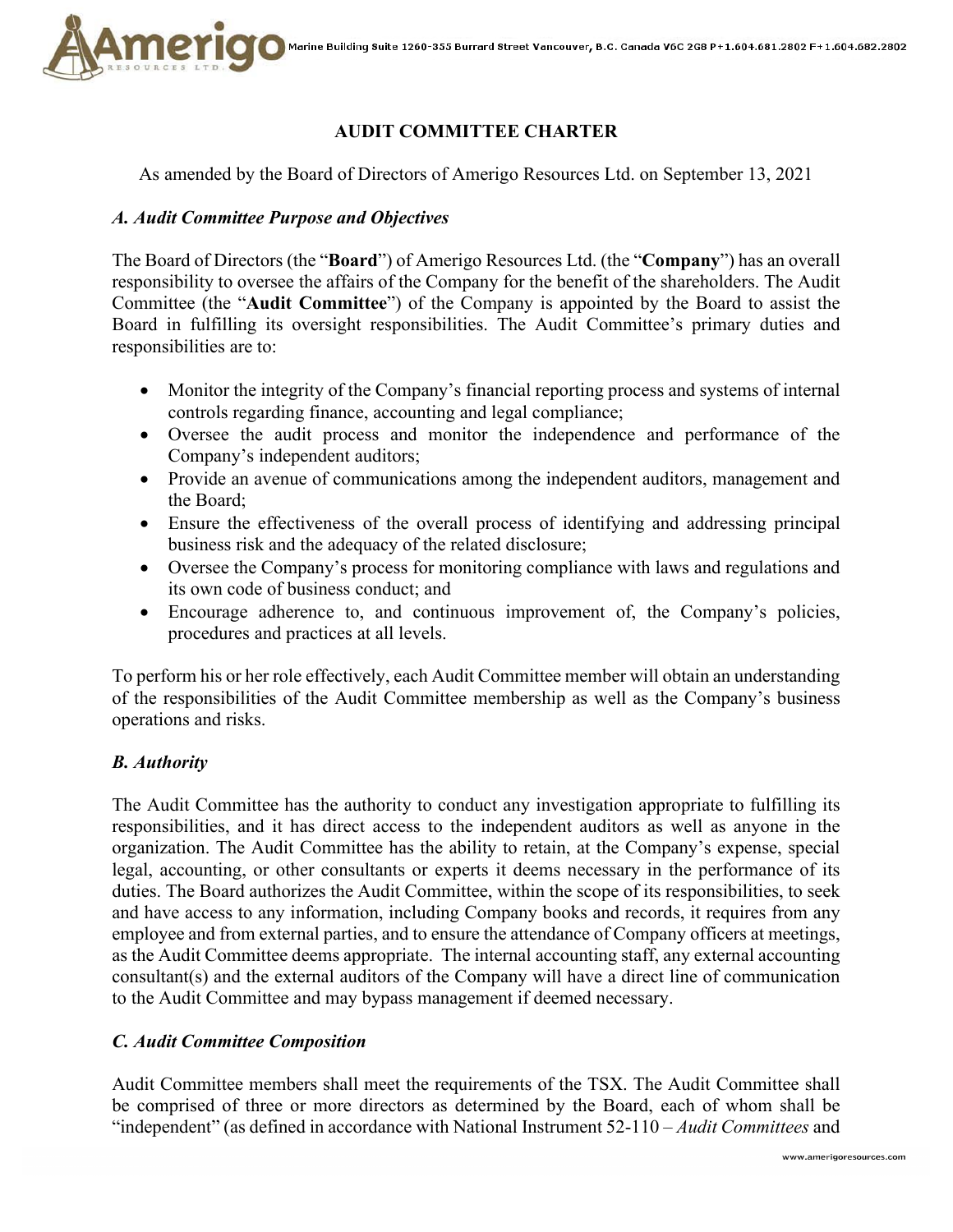applicable stock exchange rules) non-executive directors, free from any relationship that would interfere with the exercise of his or her independent judgement. All members of the Audit Committee shall have a basic understanding of finance and accounting and be "financially literate" with the ability to read and understand a set of financial statements that present a breadth and level of complexity of accounting issues that are generally comparable to the breadth and complexity of the issues that can reasonably be expected to be raised by the Company's financial statements. At least one member of the Audit Committee shall have past employment experience in finance or accounting, requisite professional certification in accounting, or any other comparable experience or background which results in the individual's financial sophistication, which may include being or having been a chief executive officer, chief financial officer or other executive officer with financial oversight responsibilities.

Audit Committee members shall be appointed by the Board. If the Audit Committee Chair is not designated or present, the members of the Audit Committee may designate a Chair by majority vote of the Audit Committee membership.

# *D. Audit Committee Meetings*

The Audit Committee shall meet at least four times annually, or more frequently as circumstances dictate. The majority of the Audit Committee shall constitute a quorum for the purposes of conducting the business of the Audit Committee. Any decision made by the Audit Committee shall be determined by a majority vote of the members of the Audit Committee present or by consent resolution in writing signed by each member of the Audit Committee.

Notice of each meeting of the Audit Committee shall be given to each member of the Audit Committee, and notice shall be given orally or by email or telephone not less than 48 hours before the time fixed for the meeting. The Audit Committee Chair shall prepare and/or approve an agenda in advance of each meeting. A meeting of the Audit Committee may be held by means of telephone, electronic or other communications facilities as permit all persons participating in the meeting to communicate adequately with each other during the meeting. A record of the minutes of, and attendance at, each meeting of the Audit Committee shall be kept. The approved minutes of the Audit Committee shall be circulated to the Board forthwith.

The Audit Committee shall meet privately in executive session at least annually with management, the independent auditors and as a committee to discuss any matters that the Audit Committee or each of these groups deem necessary.

## *E. Audit Committee Responsibilities and Duties - Detail*

The responsibilities and duties of the Audit Committee are as follows:

### Review Procedures

- 1. Oversee the accounting and financial processes of the Company and the audits of the financial statements of the Company.
- 2. Review the Company's annual audited financial statements and management discussion and analysis prior to filing or distribution. Review should include discussion with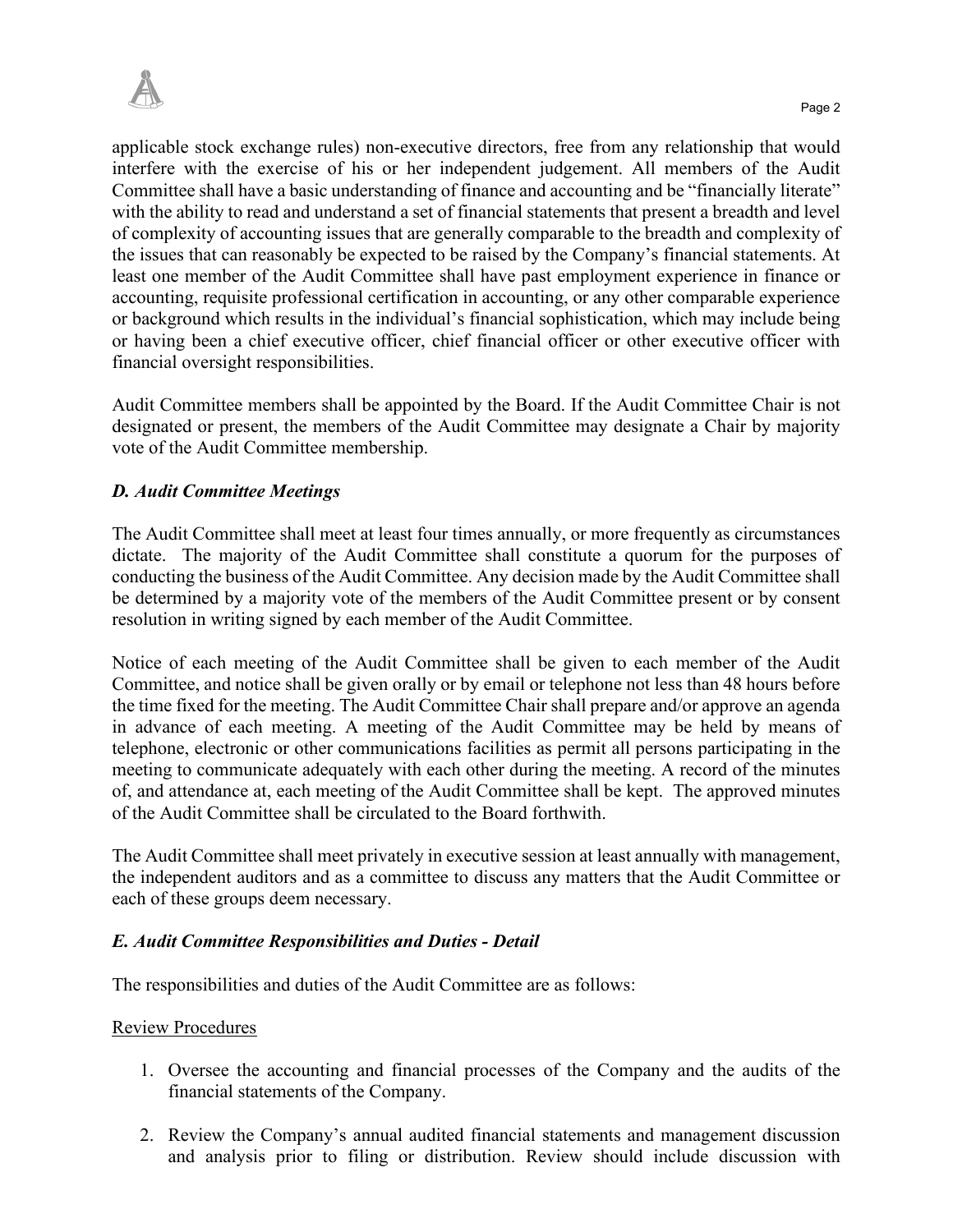

management and independent auditors of significant issues regarding accounting principles, practices and judgements.

- 3. Review with financial management the Company's quarterly financial results and management discussion and analysis prior to the release of earnings.
- 4. The Chairman of the Audit Committee will review all other disclosure documents to be issued by the Company relating to financial matters, including news releases, annual information forms and information circulars.
- 5. Assess the fairness of the financial statements and disclosures, and obtain explanations from management on whether:
	- (i) actual financial results for the financial period varied significantly from budgeted or projected results;
	- (ii) generally accepted accounting principles have been consistently applied;
	- (iii) there are any actual or proposed changes in accounting or financial reporting practices; and
	- (iv) there are any significant, complex and/or unusual events or transactions such as related party transactions or those involving derivative instruments and consider the adequacy of disclosure thereof.
- 6. Review the terms of reference and effectiveness of any internal audit process, and the working relationship between internal financial personnel and the external auditor.
- 7. In consultation with management and the independent auditors, consider the integrity of the Company's financial reporting processes and controls.
- 8. Review the process under which the Chief Executive Officer and the Chief Financial Officer evaluate and report on the effectiveness of the Company's design of internal control over financial reporting and disclosure controls and procedures.
- 9. Gain an understanding of the current areas of greatest financial risk and whether management is managing these effectively.
- 10. Discuss significant financial risk exposures and the steps management has taken to monitor, control and report such exposures. Review significant findings prepared by the independent auditors together with management's responses.
- 11. Discuss any significant changes to the Company's accounting principles and any items required to be communicated by the independent auditors.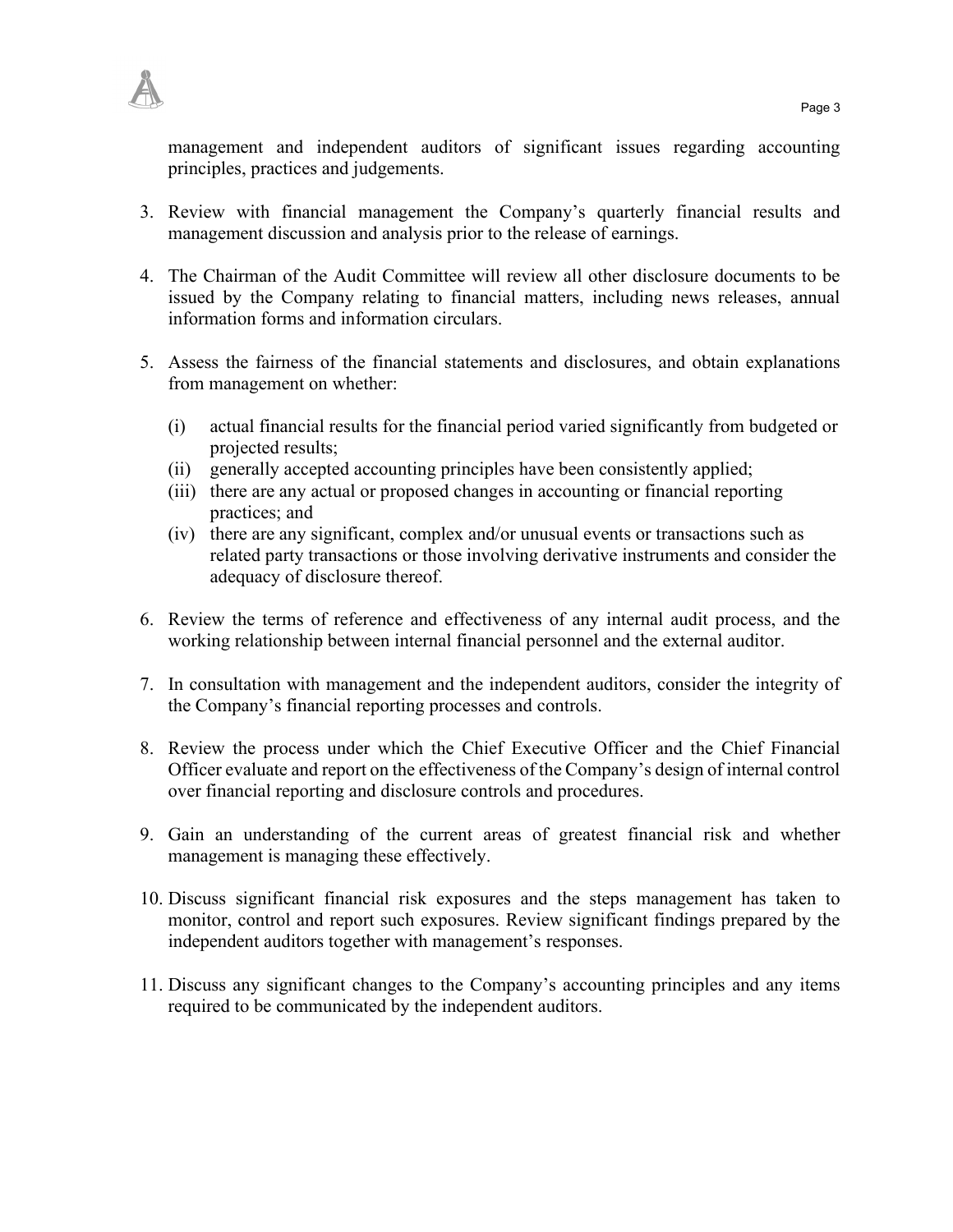

#### Independent Auditors

- 12. The independent auditors are accountable directly to the Audit Committee. The Audit Committee shall review the independence and performance of the auditors and annually recommend to the Board the appointment of the independent auditors or approve any discharge of auditors when circumstances warrant.
- 13. Approve the fees and other significant compensation to be paid to the independent auditors, and pre-approve any non-audit services that the independent auditors may provide; provided, however, that non-audit engagements may be approved pursuant to a preapproval policy established by the Audit Committee that (i) is detailed as to the services that may be pre-approved, (ii) does not permit delegation of approval authority to the Company's management, and (iii) requires that the delegate or management inform the Audit Committee of each service approved and performed under the policy. Approval for minor non-audit services is subject to applicable securities laws.
- 14. If it so elects, delegate to one or more members of the Audit Committee the authority to grant such pre-approvals. The delegatee's decisions regarding approval of services shall be reported by such delegate to the full Audit Committee its first scheduled meeting following such pre-approval.
- 15. On an annual basis, the Audit Committee should review and discuss with the independent auditors all significant relationships they have with the Company that could impair the auditor's independence.
- 16. Review and approve the Company's hiring policies regarding partners, employees and former partners and employees of the present and former external auditors of the Company.
- 17. Review and approve the independent auditors' proposed audit plan and engagement letter, and review the independent auditors' proposed audit scope and approach with the independent auditors and management and ensure no unjustifiable restriction or limitations have been placed on the scope.
- 18. Prior to releasing the year-end earnings, discuss the results of the audit with the independent auditors.
- 19. Ascertain whether any significant financial reporting issues were discussed with management and the independent auditors during the fiscal period and the method of resolution.
- 20. Review and resolve any significant disagreement among management and the independent auditors in connection with the preparation of the financial statements.
- 21. Consider the independent auditors' judgements about the quality and appropriateness of the Company's accounting principles as applied in its financial reporting.